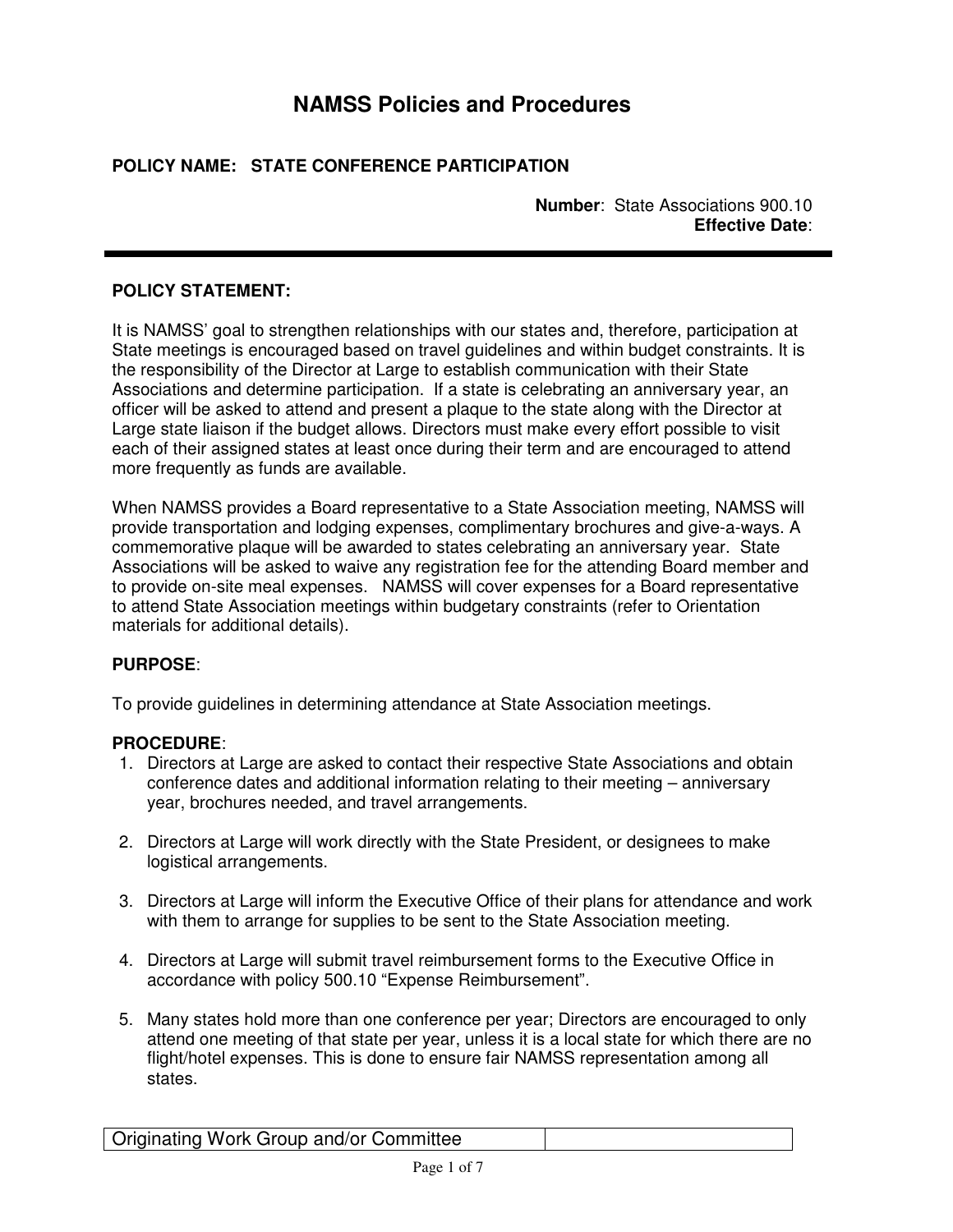| <b>Bylaws And Other References</b>            |  |
|-----------------------------------------------|--|
| <b>NAMSS Bylaws</b>                           |  |
| Pertinent documents or other policy/procedure |  |
| <b>Communication Methodology</b>              |  |

| Amended Date | <b>Bylaws Committee Review Date</b> | Board Approval Date |
|--------------|-------------------------------------|---------------------|
|              |                                     | 2/14/2009           |
|              |                                     |                     |
|              |                                     |                     |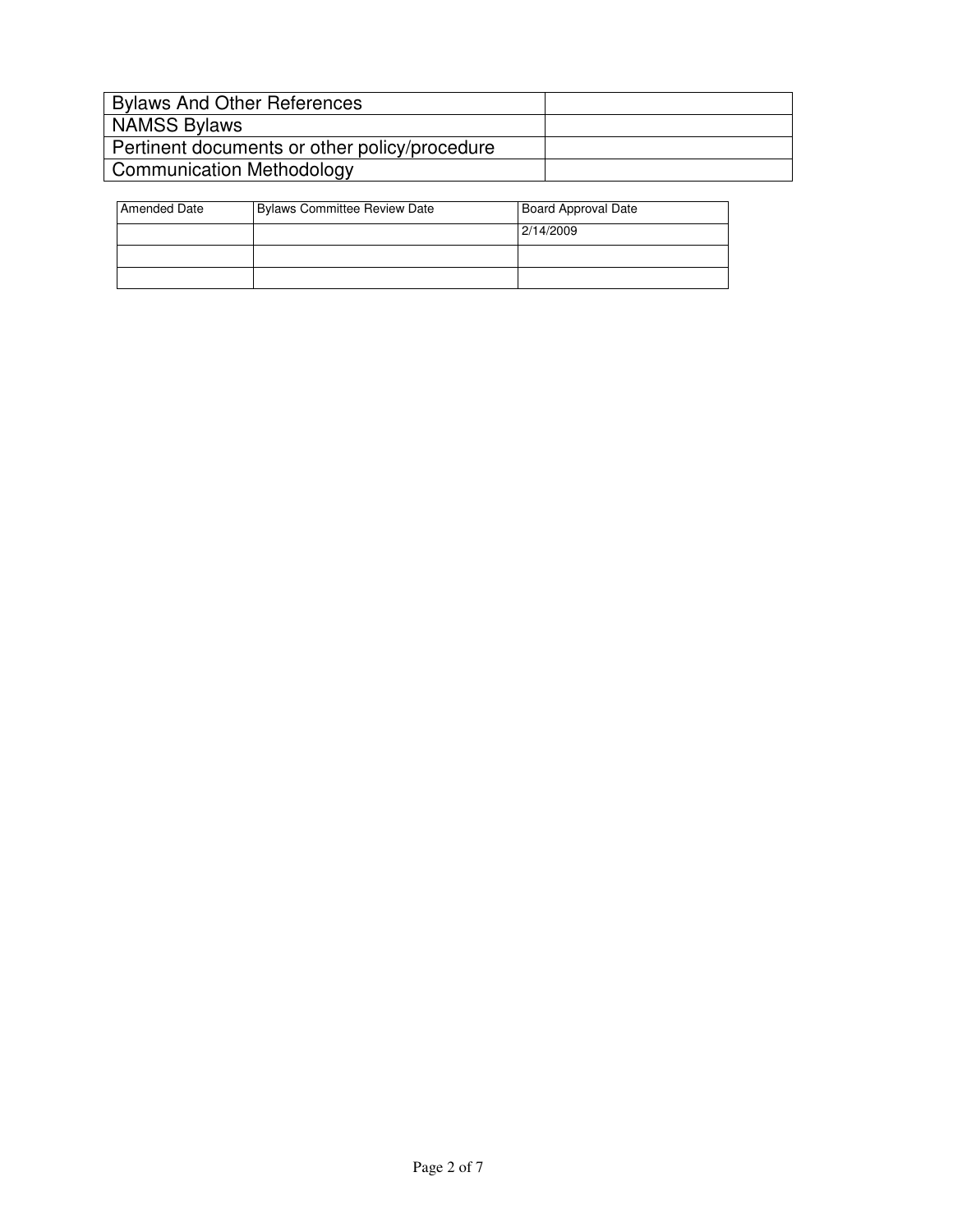#### **POLICY STATEMENT:**

The goal of NAMSS is to have State Association Bylaws similar in appearance and in compliance with the National Association Bylaws.

### **PURPOSE**:

This template for State Association Bylaws is to be used as a guide in creating your specific State Bylaws.

#### **PROCEDURE**:

[Begin Template]

To State Leadership:

This template for State Association Bylaws is to be used as a guide in creating your specific State Bylaws. The goal of NAMSS is to have State Association Bylaws similar in appearance and in compliance with the National Association Bylaws. We highly recommend you model the structure of your Bylaws based upon the attached template. If you find sections of this template which do not meet your State specifications, it can be changed to meet your needs. We encourage the use of the template style and order to accomplish this. This is a template to help in your creative process.

Also, please note the policy and procedure for submitting State/Chapter Bylaws. In this policy it states those specific elements necessary to be considered in compliance.

Thank you

NAMSS Bylaws, Policies and Procedures Committee

[End Template]

#### **ARTICLE 1 NAME**

The name of the association shall be the example of the name of the state] Association Medical Staff Services, (herein referred to as the State Association) governed by these Bylaws and the Bylaws of the National Association Medical Staff Services (NAMSS).

#### **ARTICLE 2 PUPOSE**

The purpose shall be to provide a forum for educational activities at a local level. (States may also include their mission statement)

#### **ARTICLE 3 STRUCTURE**

The State Association shall be nonprofit, nonunion, nonpartisan and nonsectarian and shall have the right to establish and control its activities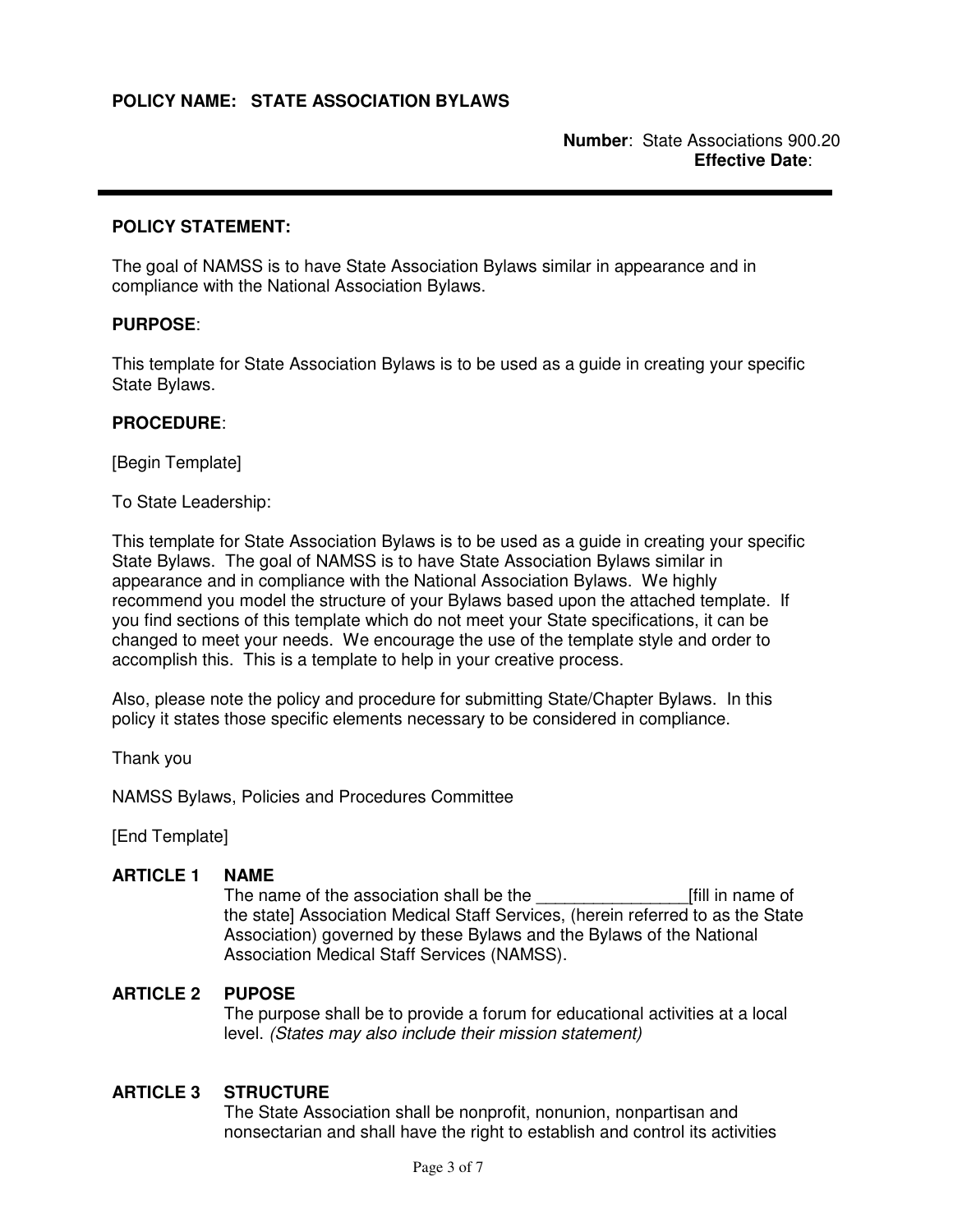through its elected officers. Organized local chapters shall petition the State Board of Directors for recognition. The purpose shall be to provide a forum for educational activities at a local level. Bylaws for Chapters of State Associations shall not be in conflict with the Bylaws of the State Association or NAMSS.

# **ARTICLE 4 MEMBERSHIP**

Members are to adhere to the State Association and NAMSS code of ethics and refrain from conduct injurious to the association or its purpose. No individual shall be denied appointment on the basis of sex, race, creed, religion, disability or national origin. The Board of Directors shall, at its discretion, create additional membership categories.

# 5.1 Active

Active members shall consist of individuals actively involved in credentialing, privileging, practitioner or provider organizations and/or regulatory compliance in the healthcare industry. Active members shall pay dues. They shall be eligible to vote and hold office as defined within these bylaws.

4.2 Affiliate/Associate [optional: state association to decide which term is preferred]

[Affiliate or Associate as determined by State Association] members shall consist of former active members who no longer meet the criteria for active membership, who support State Association, or are full time students enrolled in a health related field. Affiliate members pay dues but are not eligible to vote or hold office; however, they may serve in an advisory position.

4.3 Other Members

The State Association shall have categories of non-voting members, including Honorary Members, as determined by the Board of Directors to be in the best interests of the Association.

# 4.4 Termination of Membership

The Board of Directors may, by affirmative vote of \_\_ [fill in number] voting members of the Board, expel a member for conduct injurious to the State Association or its purposes. Any member who has been recommended for such action shall be entitled to reasonable advance notice of the basis for same and the opportunity to submit a response to the Board prior to the Board's action on the matter, all in accordance with procedures adopted by the Board.

#### 4.5 Reinstatement

Upon written request of a former member whose membership was terminated pursuant to Article 5, Section 5.3, the Board of Directors may, by affirmative vote of [fill in number] voting members of the Board, reinstate such former member to membership upon such terms as the Directors deem appropriate.

# **ARTICLE 5 MEMBERSHIP MEETINGS**

Meetings of the membership shall be held at least annually at such time, date and place as determined by the Board of Directors. Notice of the meeting shall be provided to the membership not less than thirty (30) days prior to the meeting. [fill in number] members shall constitute a quorum.

# **ARTICLE 6 DUES**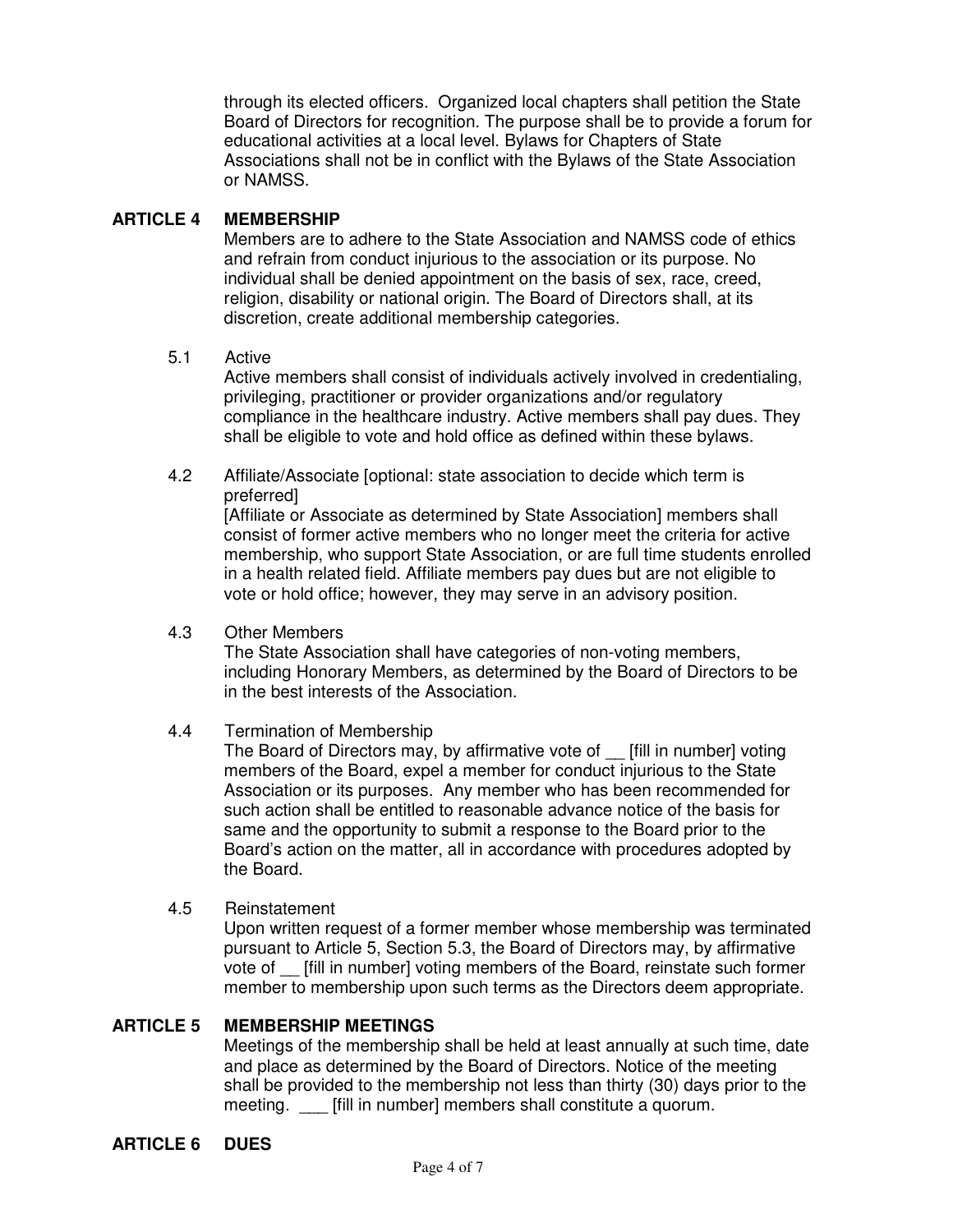Annual dues for membership are due and payable at an amount set by the Board of Directors and in accordance with the Dues Policy, and shall not be higher than NAMSS dues. (The dues policy can be outlined in the Policy Manual.)

# **ARTICLE 7 LOCAL CHAPTERS**

- 7.1 A local chapter may not limit the size of its active membership.
- 7.2 A local chapter must agree to abide by the Bylaws of the State and National Organizations.
- 7.3 Local chapters shall provide their minutes to the State Chapter for recordkeeping once they have been approved by their local membership.

# **ARTICLE 8 OFFICERS**

8.1 Definitions

The Officers shall include the President, President-Elect, Immediate Past President, and Secretary/Treasurer. The duties of each Officer are outlined in the Policies and Procedures of the State Association.

# 8.2 Eligibility

Any Active member is eligible to serve as an Officer in the State Association. It is recommended that Officers be CPMSM and/or CPCS certified.

### 8.3 Election

All officers, except for the Immediate Past President and the President shall be elected annually by the voting membership in accordance with State Association policy on nominations and election. The President and President-Elect, upon completion of their one year terms, shall automatically succeed to the offices of Immediate Past President and President respectively.

# **ARTICLE 9 BOARD OF DIRECTORS**

- 9.1 General Powers and Duties The State Association shall be governed by its Board of Directors/Officers in accordance with these bylaws.
- 9.2 Composition

The officers shall serve as the Board of Directors with vote. Appointed advisors shall serve in an ex-officio capacity without vote. A majority of the Board of Directors must be elected by the state membership. (Depending on the size of the state, At-Large Directors may also be included. If at-large directors are included, states must describe the eligibility requirements, election procedures and terms of office for these positions. Directors'/Officers' job descriptions may be included in the Policy and Procedure Manual)

# 9.3 Term of Office

A Director/Officer shall not hold more than one position at a time. The President shall serve for one term only, with the President-Elect automatically succeeding to the office of President. The Secretary/Treasurer shall serve for a \_\_\_ [fill in number] year term and may be re-elected to a second consecutive term.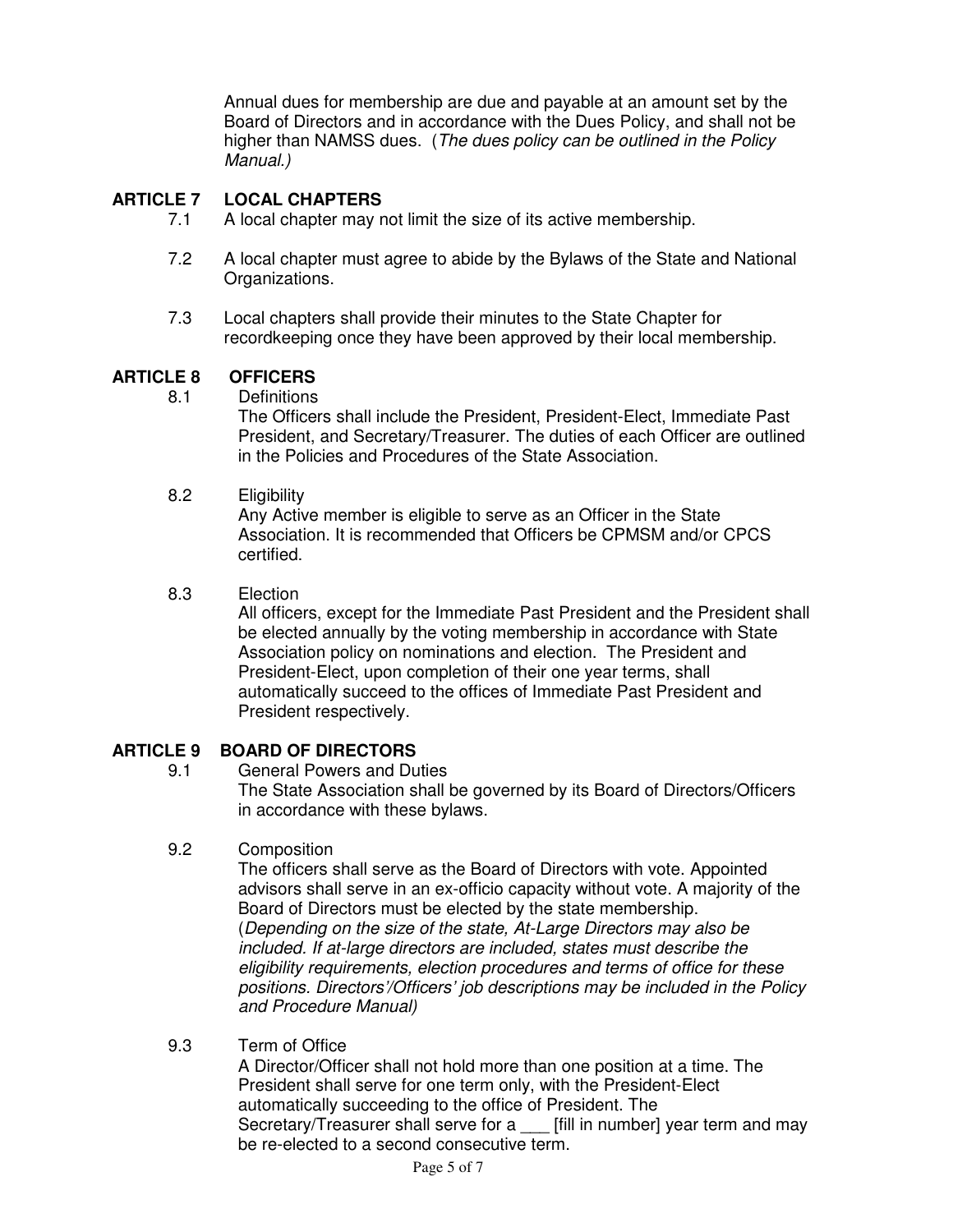### 9.4 Removal

Any Director/Officer may be removed by an affirmative vote of [fill in number] voting members of the Board whenever in the Board's judgment the best interests of the State Association will be served by such removal. Any Director/Officer who has been recommended for removal shall be entitled to reasonable advance notice of the basis for same and the opportunity to submit a response to the Board prior to the Board's action on the matter, all in accordance with procedures adopted by the Board.

### 9.5 Vacancies

Vacancies on the Board of Directors shall be filled by appointment of the Board upon recommendation of the President.

### 9.6 Meetings

The Board shall establish a schedule of regular Board meetings for the fiscal year. Special meetings of the Board may be called by a majority of the Directors/Officers or by a written request of any \_\_ voting Directors/Officers.

# **ARTICLE 10 PARLIAMENTARY AUTHORITY**

Parliamentary authority shall be Robert's Rules of Order Newly Revised Edition.

# **ARTICLE 11 DISSOLUTION**

Upon dissolution of the State Association, the assets shall be distributed as follows: All liabilities and obligations of the organization will be paid, satisfied, and discharged. All remaining funds will be used to promote the medical services profession, such as donations to other states or the National Association, who regularly promote educational conferences, or donations to state scholarship funds.

# **ARTICLE 12 AMENDMENTS**

All proposed amendments of these bylaws shall be referred to the Board of Directors. The Board of Directors shall report on them either favorably or unfavorably at the next regular meeting, or a conference call or a special meeting called for such purpose. They shall be voted upon at that meeting or conference call. A request for changes shall be disseminated to the voting members for vote. The Bylaws may be amended by a two-thirds vote of the ballots returned within the time specified by the Board of Directors. These Bylaws may not be unilaterally amended by either the members or by the Board of Directors. The Bylaws will be reviewed and approved in accordance with the NAMSS Bylaws Committee policy.

The Board of Directors shall have the power to adopt such amendments to the Bylaws as are in the Board's judgment technical or legal modifications, clarifications or renumbering, or amendments made necessary because of punctuation, spelling or other errors of grammar or expression. Such amendments shall be effective immediately.

# **ARTICLE 13 POLICIES AND PROCEDURES**